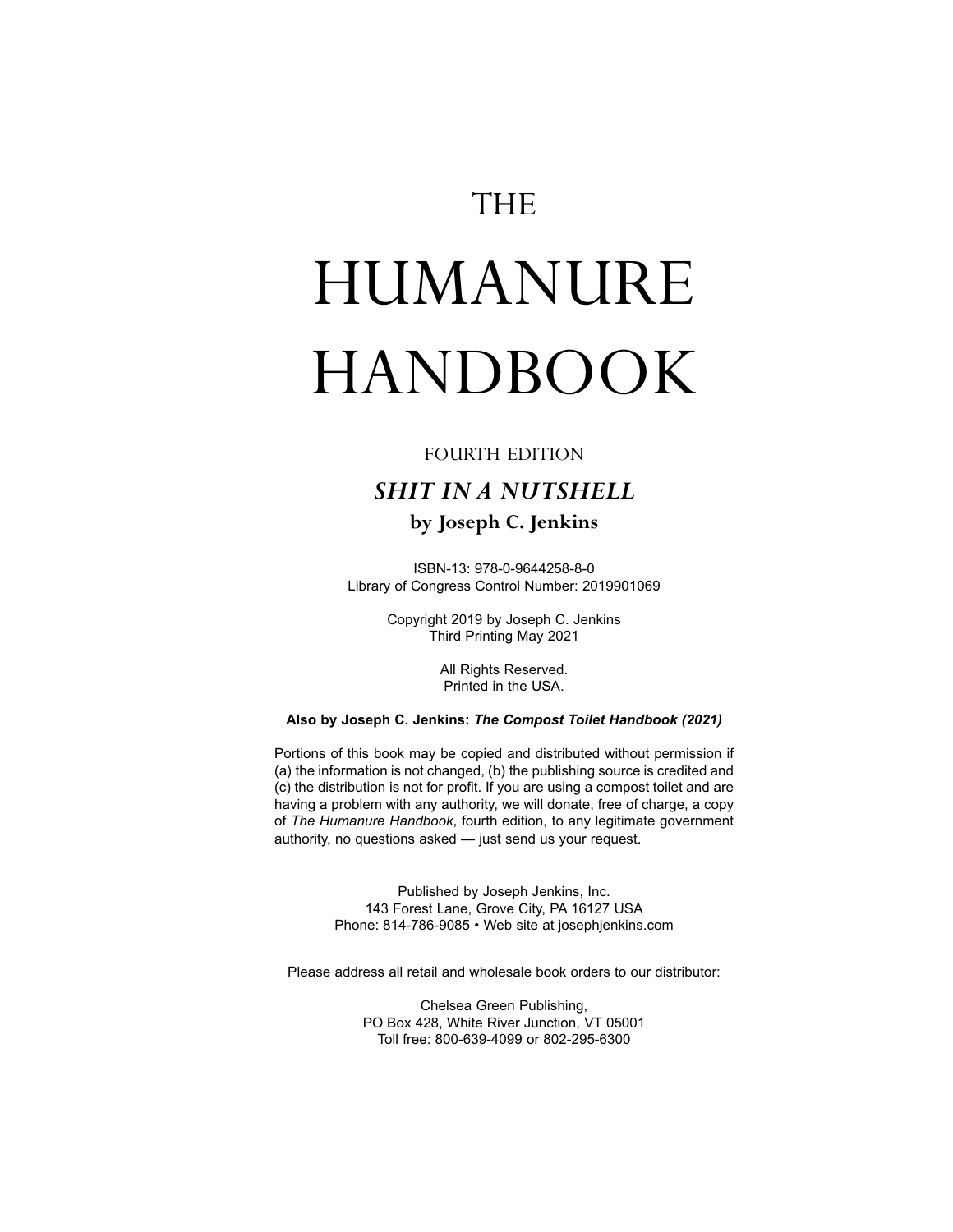

Actual quote from a city librarian in Arizona.

#### HumanureHandbook.com

Special thanks to the composters of the world, especially to those who are working worldwide to help people without toilets learn how to make compost. I'm grateful to Samuel (Autran Dourado) Souza and Alisa Puga Keesey for having the fortitude, courage, and strength to establish humanure compost projects on several continents that I was able to review, document, and participate in. Thanks also to Patricia Arquette for having the wisdom to create a foundation (GiveLove.org) that helps people to learn about composting as a sanitation alternative.

Cover design by Kelsey Brown and Elena Reznikova, DTPerfect.com. Proofreading: Eileen M. Clawson

Printed in the USA on 100% postconsumer FSC certified recycled paper. Most of the cartoon artwork is by Tom Griffin, Mercer, Pennsylvania. Photos are by the author unless otherwise indicated.

All reasonable precautions have been taken by the author, Joseph C. Jenkins, and by Joseph Jenkins Inc. to verify the information contained in this publication. However, the published material is being distributed without warranty of any kind, either expressed or implied. The responsibility for the interpretation and use of the material lies with the reader. In no event shall Joseph C. Jenkins or Joseph Jenkins Inc. be liable for damages arising from its use.